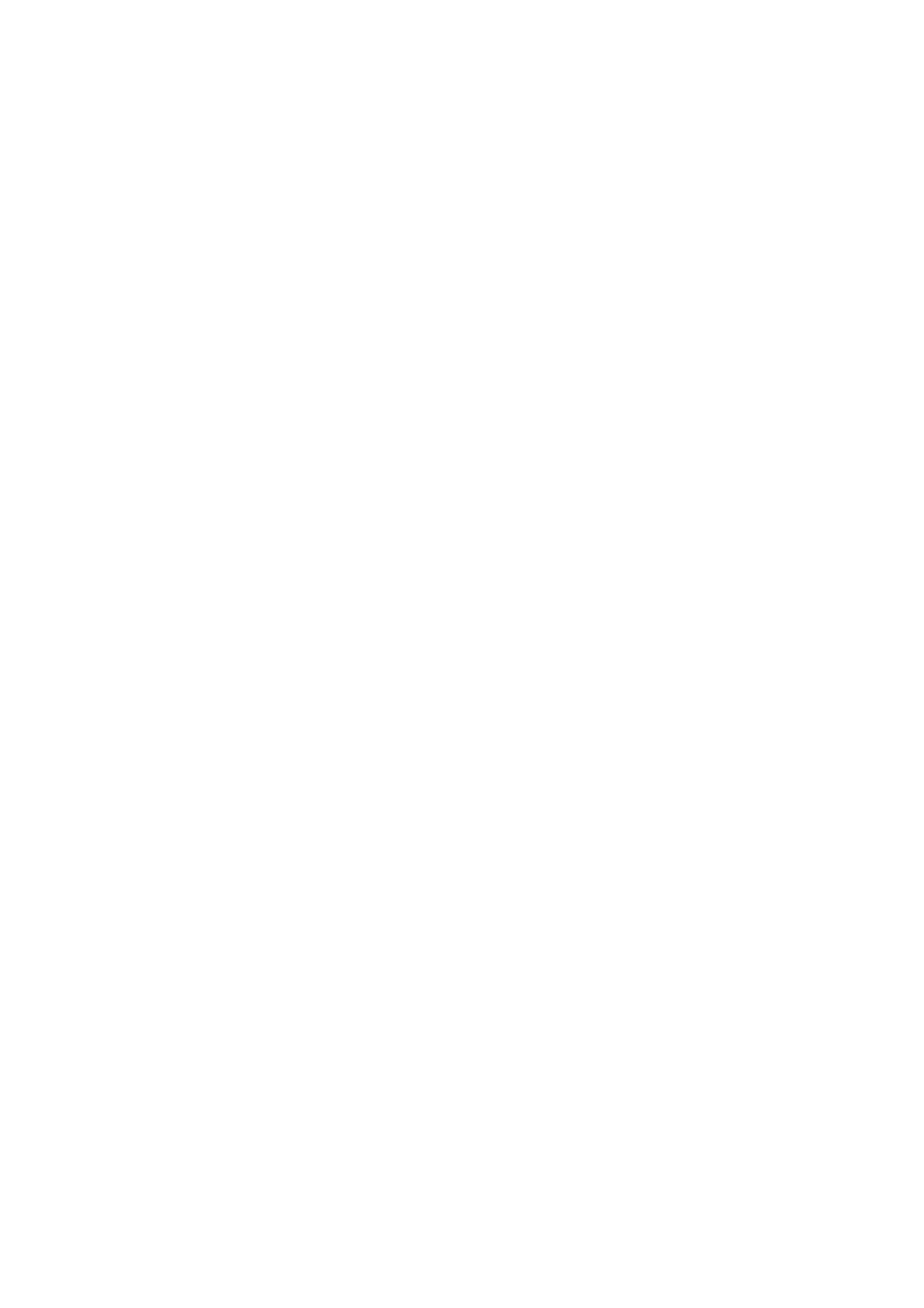**Report and decision of a Committee of the Taranaki Regional Council which heard, commencing at 9.00 am on 21st October 2009 at the Taranaki Regional Council offices, Stratford, one application for a change of conditions for consent 3941-2 by Taranaki By-Products Limited.** 

The application is for a change of conditions to consent 3941-2 to increase the area of land to be irrigated. Consent 3941-2 currently authorises the discharge of up to 1400 cubic metres/day of treated wastewater from a rendering operation and farm dairy via spray irrigation onto and into land, and to discharge emissions into the air in the vicinity of the Inaha Stream at or about an area bounded by GRs: Q21:127-848; Q21:106-853; Q21:106-861; Q131-869; Q21:132-861; Q21:125-862.

The application made in accordance with the Resource Management Act 1991 ["the Act"], was lodged with the Taranaki Regional Council and referenced 4866.

| <b>Present:</b>           | <b>Taranaki Regional Council Committee</b>                                             |                                                                                                                                                              |
|---------------------------|----------------------------------------------------------------------------------------|--------------------------------------------------------------------------------------------------------------------------------------------------------------|
|                           | Cr David Lean [Chairperson]<br>Cr Moira Irving<br>Cr Michael Joyce                     |                                                                                                                                                              |
| <b>Applicant:</b>         | Taranaki By-Products Limited                                                           |                                                                                                                                                              |
|                           | Glenn Smith<br>Paul Drake<br>Bevan Chapman                                             | <b>Managing Director</b><br>Plant Manager<br><b>Environmental Manager</b>                                                                                    |
| <b>Consent Authority:</b> | Taranaki Regional Council                                                              |                                                                                                                                                              |
|                           | Colin McLellan<br>Katrina Spencer<br>James Kitto<br>Darlene Ladbrook<br>Janette Harper | <b>Consents Manager</b><br><b>Consents Officer</b><br>Scientific Officer<br>Senior Consents Administration Officer<br><b>Consents Administration Officer</b> |

### **Submitter in attendance:**

N MacDonald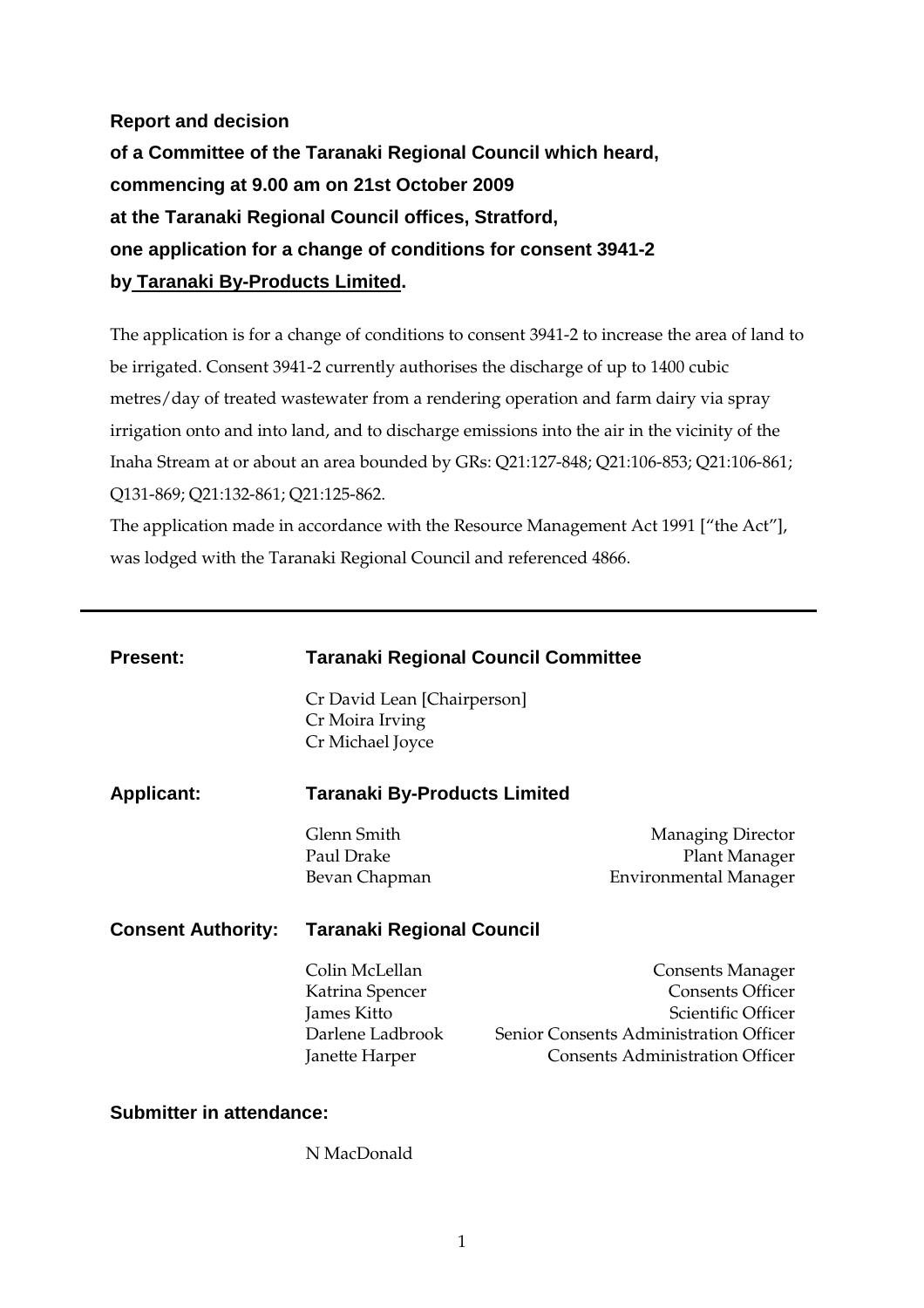# **Description of Proposed Activity**

- 1. Taranaki By-Products Limited ['TBP'] owns and operates a major rendering plant on Kohiti Road in South Taranaki which was established in 1936. The plant is situated beside the Inaha Stream in the mid-catchment, approximately 13 kilometres from the sea and 1 kilometre from Okaiawa, a small township of approximately 50 dwellings.
- 2. TBP receive raw material from meat and poultry processing plants throughout New Zealand. The Company also operates a collection service in Taranaki and adjacent regions. There are two manufacturing plants on site which operate continuously, seven days per week throughout the year. An "inedibles" plant produces meat and bone, poultry, feather, and blood meals together with tallow and chicken oil. A bio-extracts plant produces edible grade tallow and gelatine bone chip.
- 3. Wastewater of high organic strength is generated from a number of onsite processes. Stick water [pressed-out meat juices] and blood losses also have the potential to enter the wastewater treatment system. The wastewater is treated by solids separation and then biological degradation in wastewater treatment ponds.
- 4. The area of land irrigated to under consent 3941 has progressively increased overtime as TBP has purchased or leased more land neighbouring the rendering plants. Initially, irrigation occurred on four blocks, three owned by TBP on Kohiti Road, Normanby Road and Katotauru Road, and a block owned by Mr and Mrs Shearer on Katotauru Road. In December 2005, a change of consent 3941 was granted to provide for two additional blocks of land, one leased on Katotauru/Normanby Roads, the other purchased on Ahipaipa Road. An area of 297 ha is currently licensed for irrigation.
- 5. TBP has now leased further parcels of land [an additional area of approximately 88 ha] to irrigate onto which would raise the total area of land to be irrigated to 385 ha. The application being considered is to allow irrigation onto the additional land.

# **Regional Plan Rules Affected**

- 6. The *Regional Fresh Water Plan for Taranaki* [RFWP] details Council policies in relation to fresh water. The RFWP has been operative since 2001. The RFWP is the statutory document containing Council policy and rules in relation to fresh water under the Act.
- 7. The application is for a change of consent conditions and is therefore considered to discretionary activity.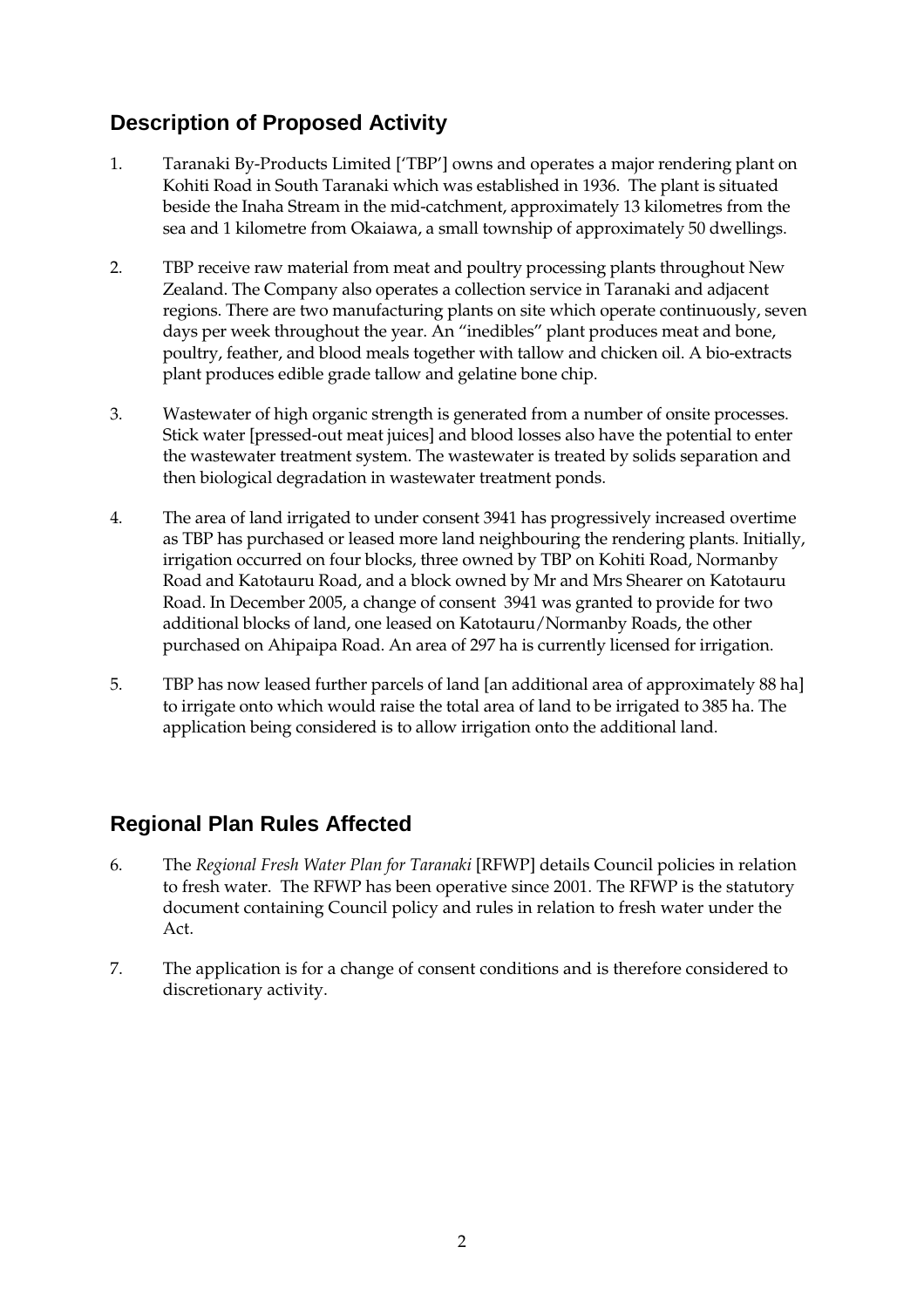# **Notification and Submissions Received**

8. The application was notified on a limited basis in accordance with section 94 (1) of the Resource Management Act 1991 [the Act]. On 24 January 2008, the Council served notice on all 20 adversely affected persons. The opportunity for submissions closed on 26 February 2008 and three submissions were received. All three submissions were in opposition to the application and wished to be heard. A summary of submissions is presented in Table 1.

| <b>Submitter</b>        | <b>Summary of submissions</b>                                                                                                                                                                                                                                                                                                                                                                                                                 |
|-------------------------|-----------------------------------------------------------------------------------------------------------------------------------------------------------------------------------------------------------------------------------------------------------------------------------------------------------------------------------------------------------------------------------------------------------------------------------------------|
| Caeglas Trust           | This submission was withdrawn on 14 October 2009.                                                                                                                                                                                                                                                                                                                                                                                             |
| $N$ & $DM$<br>MacDonald | In this submission, a number of reasons were raised for their opposition<br>to the application which included, previous extensions to the irrigation<br>area, previous incidents and stickwater impacts. The submitter states that<br>they have sold some property to maintain some distance from TBP<br>activity, and if this application were approved, they would have<br>exposure totalling approximately 2 kilometres of their boundary. |
| T & D MacDonald         | The submission stated that they objected to the irrigation of wastewater<br>onto extra land as TBP already had sufficient land for irrigation prior to<br>this purchase. With the current application, their home would now<br>almost be surrounded by land being irrigated. They also object to the<br>tractor carting stickwater on the public road adjacent to their house.                                                                |

Table 1 Summary of submissions

## **Pre-hearing consultation process**

9. A pre-hearing meeting was held on 6 June 2008 to discuss the application. Details of the pre-hearing meeting were reported in the Council officers report and distributed with the hearing agenda.

# **The Hearing**

### **Procedural Matters**

- 10. The Chairperson, Cr David Lean, opened the hearing and introduced the members of the Committee [the Committee].
- 11. Cr Lean welcomed the applicant, submitters and Council staff and asked parties to introduce themselves.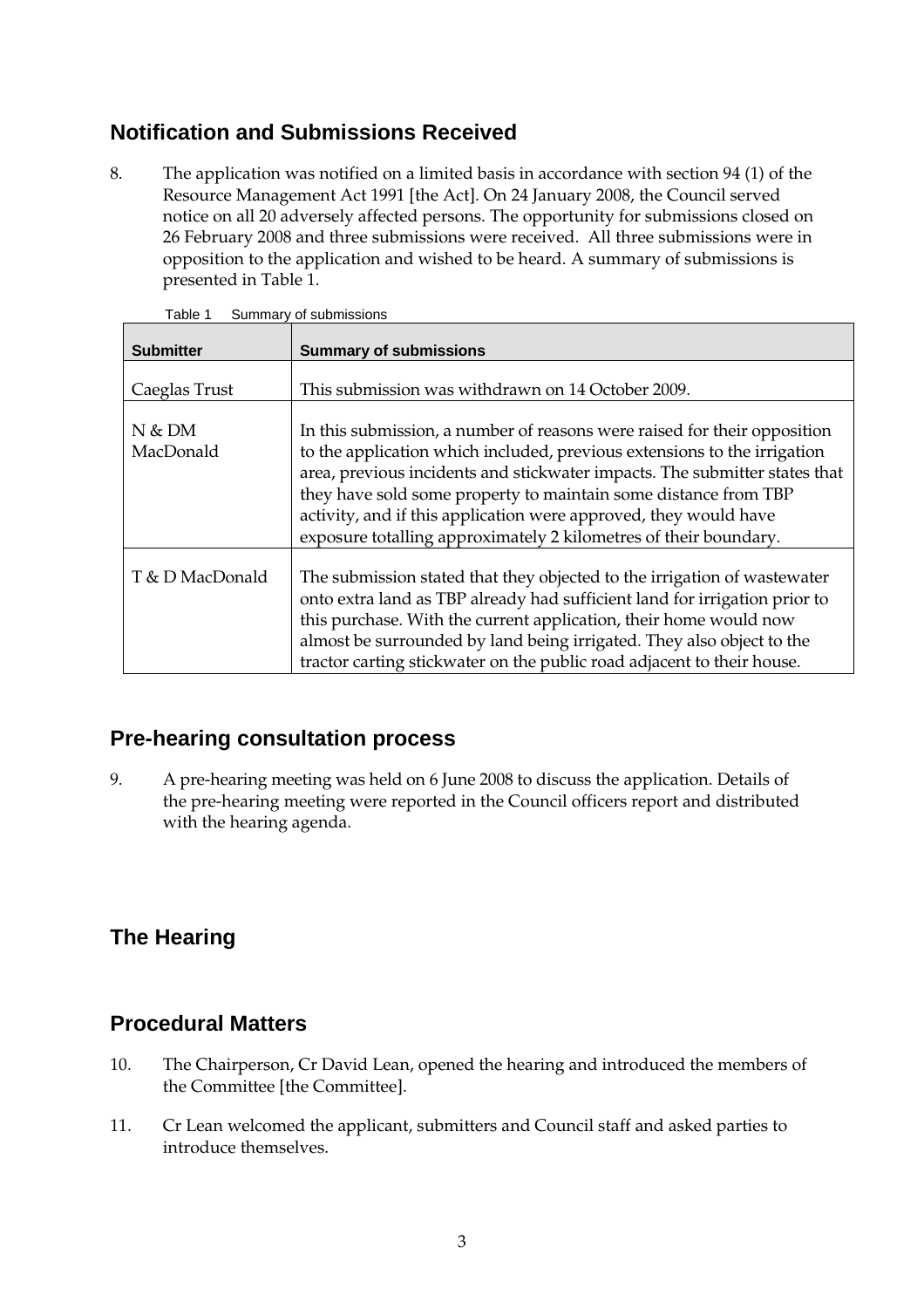- 12. Cr Lean also noted that the Committee were familiar with the site and its general area.
- 13. Cr Lean outlined the hearing process, noting that submissions would be taken as read, but that submitters were welcome to amplify on any points they wished to. He also noted that the hearing was being recorded.

## **Officers' report and other information**

- 14. A report prepared by Council officers, in accordance with section 42A of the Act [the officers' report], had been sent to all parties on 22 September 2009. The officers' report included a recommendation to approve the change of conditions of consent 3941-2 to increase the amount of land to be irrigated.
- 15. In addition to the officers' report, the Committee had been provided with a copy of the application and submissions.

## **Summary of Evidence Heard**

### **Applicant's Evidence**

### **Bevan Chapman**

- 16. **Mr Bevan Chapman** [Environmental Manager for TBP] briefly described the existing wastewater spray irrigation system used by TBP and the rationale behind application 4866.
- 17. Mr Chapman explained that gaining the ability to irrigate onto the additional land would improve the management of wastewater generated from the rendering plant and lessen the effects of the discharge on groundwater. In addition, Mr Chapman noted that the application of the nutrient rich wastewater via spray irrigation replaces the need to apply urea to the farmland. TBP monitor the loading rates on the land irrigated to ensure compliance with the existing consent conditions.
- 18. Mr Chapman stated that TBP has recently made improvements to the irrigation system including an upgrade to a three pump system and the replacement of timers on the irrigators to ensure more careful management of the discharge. It was also explained that frequent sampling of treated wastewater is undertaken by TBP and measured at an independent water testing facility in order to assist the Company in assessing the nutrient budgets for the land being irrigated to.
- 19. Following a question from the Committee, Mr Chapman confirmed that the TBP farm advisor had suggested a loading rate of 20 kg nitrogen/hectare/month [equates to 240 kg nitrogen/hectare/year] should be applied to the land around the rendering plant for sustainable management purposes. It was noted that this loading rate is less than 300 kg nitrogen/hectare/year under the existing consent.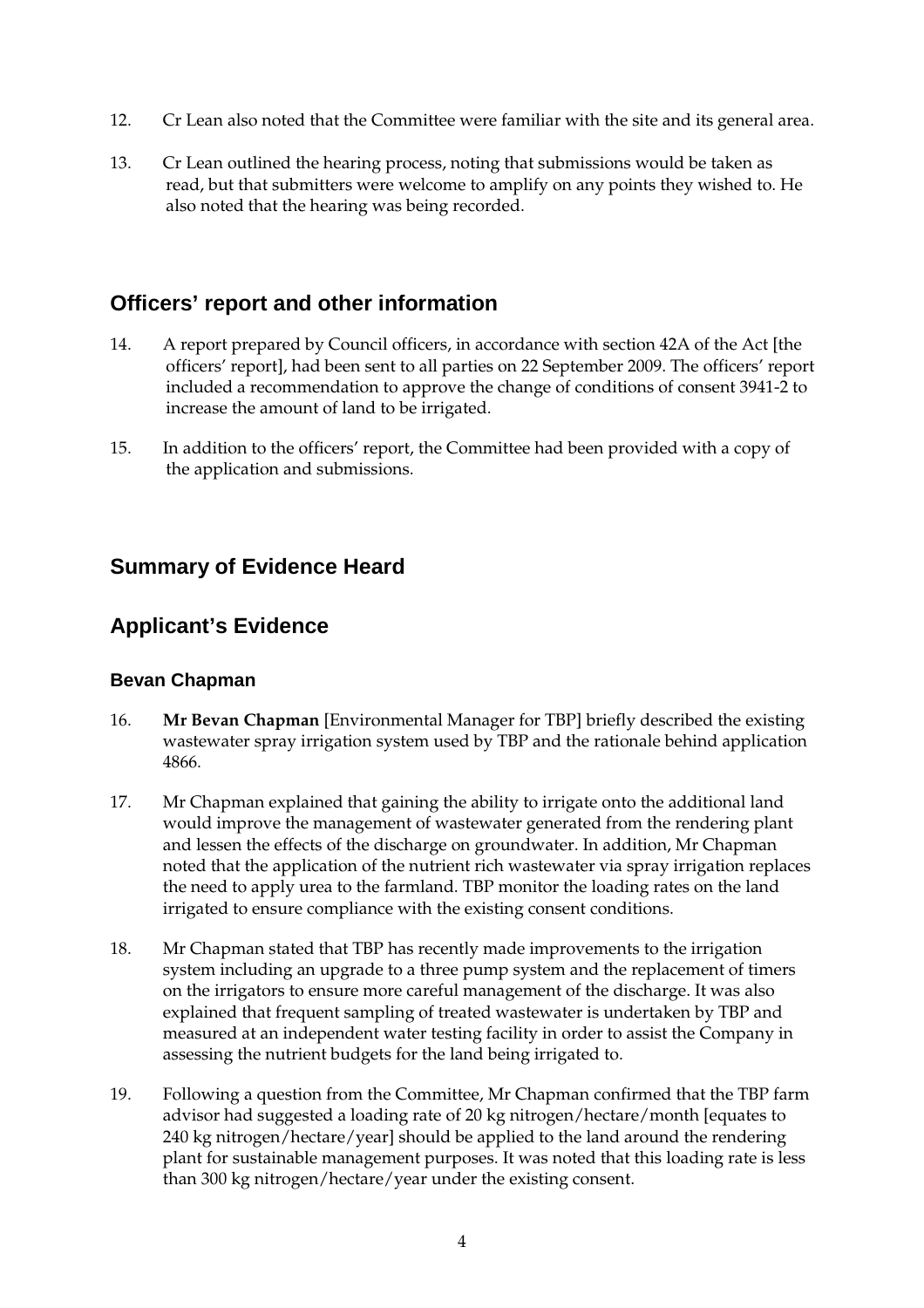# **Evidence of Submitters**

### **Nigel MacDonald**

- 20. **Mr Nigel MacDonald** presented evidence relating to the effects of the proposed activity on his family and property.
- 21. Mr MacDonald explained that they had been involved in a similar hearing process during the previous TBP application for a change of conditions to consent 3941-2 to increase the area to be irrigated in 2005. Mr McDonald noted that during this process TBP advised that the area being applied for at the time far exceeded their requirements for managing the wastewater from the plant. Therefore, Mr MacDonald was unable to comprehend why TBP is now seeking to irrigate on more land to some four years on.
- 22. Mr MacDonald referred to an incident that occurred shortly after the granting of the changed consent in 2005, involving a major malfunction in the TBP wastewater system which resulted in offensive and objectionable odours. In response to a question from the Committee, Mr MacDonald acknowledged that this incident emanated from the wastewater treatment ponds but stated that these are part of the same wastewater management system as the irrigation activity in question. In respect to this incident, Mr MacDonald noted that he was dissatisfied with Taranaki Regional Council response to this incident.
- 23. More generally, Mr MacDonald explained that over the many years that he has resided in the area and TBP has also been present there have been numerous problems relating to air, water and road use resulting from their operations.
- 24. To illustrate the effects of unauthorised discharges on Mr MacDonald's property, he presented three photographs of a paddock on his farm which is bounded by land that TBP spray irrigates onto. He suggested that these photos showed over spraying and runoff of wastewater onto his property as a result of TBP spray irrigation, in contravention of consent conditions.
- 25. In respect to the officers report, Mr MacDonald stated concern that the report is based on theory and suggested that in practise the provisions recommended are insufficient at dealing with the issues as illustrated by the incident he described.

### **Trent and Phillipa MacDonald**

- 26. The submitters were unable to attend the hearing, however supporting evidence was tabled by Nigel MacDonald in their absence.
- 27. The written evidence presented before the Hearing from **Trent and Phillipa MacDonald**, confirmed their objection to TBP's application for an extension to the area of land to be irrigated for the following reasons:
	- i) It was the submitters understanding from the previous change to conditions for consent 3941-2 in 2005, that TBP had sufficient land to irrigate onto; and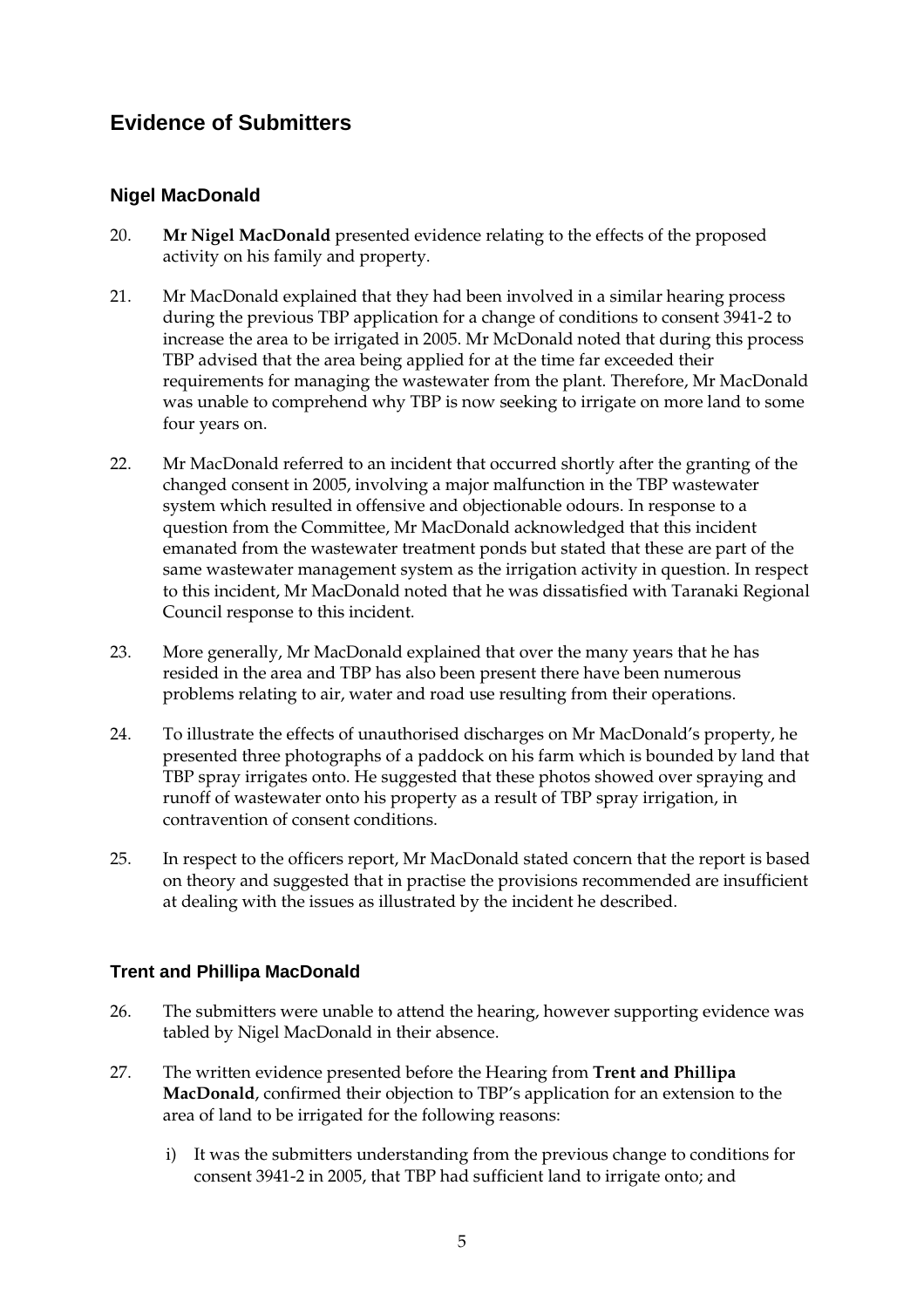- ii) The submitter noted a poor record demonstrated by TBP in respect to the management of the spray irrigation including spray drift onto others land, a lack of sufficient irrigator monitoring and at times the irrigation of wastewater over property boundaries;
- iii) Following a pre-hearing meeting in June 2008, the submitter was of the understanding that there was agreement with TBP that two paddocks to the SW and two paddocks to the NW [of their property] would not be irrigated. The submitter has since been informed that TBP has declined this offer.

# **Taranaki Regional Council Officers' Report and Evidence**

- 28. **Miss Katrina Spencer and Mr James Kitto** presented evidence on behalf of the Council on the officers' report and in response to evidence.
- 29. Miss Spencer stated that the officers had taken into account submitters concerns regarding the proposed change and she highlighted some of the consent conditions which address these concerns directly through avoidance, remedying and mitigating any adverse effects at or beyond the boundary of the land being irrigated to.
- 30. Mr Kitto provided an overview of TBP's application and verified that the application for the change of conditions was only to increase the area of land the wastewater can be irrigated to and not to change the quantity of water being spray irrigated.
- 31. Mr Kitto discussed the special conditions in the officers' report that specifically related to the main areas of concern raised by the submitters. A summary of these points is given in the paragraphs below.
- 32. Under existing consent conditions, TBP is required to have and maintain a spray irrigation management plan which sets out procedures, requirements and obligations to enable the Company to comply with the consent conditions.
- 33. Special condition 8 requires that there shall be no offensive and objectionable odour as a result of the irrigation of treated wastewater at or beyond the boundary of the property or properties on which the spray irrigation is occurring. Special condition 9 is in place to ensure that no spray drift occurs at or beyond the boundary of the land that TBP is irrigating on to.
- 34. Mr Kitto explained that consent condition 12 specifies the requirement for the edge of the spray zone. Of specific relevance to submitters concerns is that the condition requires that; (d) any spray irrigation occur at least 20 metres from any property boundary; (e) 150 metres from any dwellinghouse or place of public assembly [unless written approval has been obtained from the occupier]; (f) 200 metres from Normanby Road adjacent to the property owned by Caeglas Trust.
- 35. In response to a question from the Committee, Mr Kitto confirmed that special condition 12 (f) was incorporated in to the consent following a separate agreement that was reached between Caeglas Trust and TBP during the previous application for a change of conditions.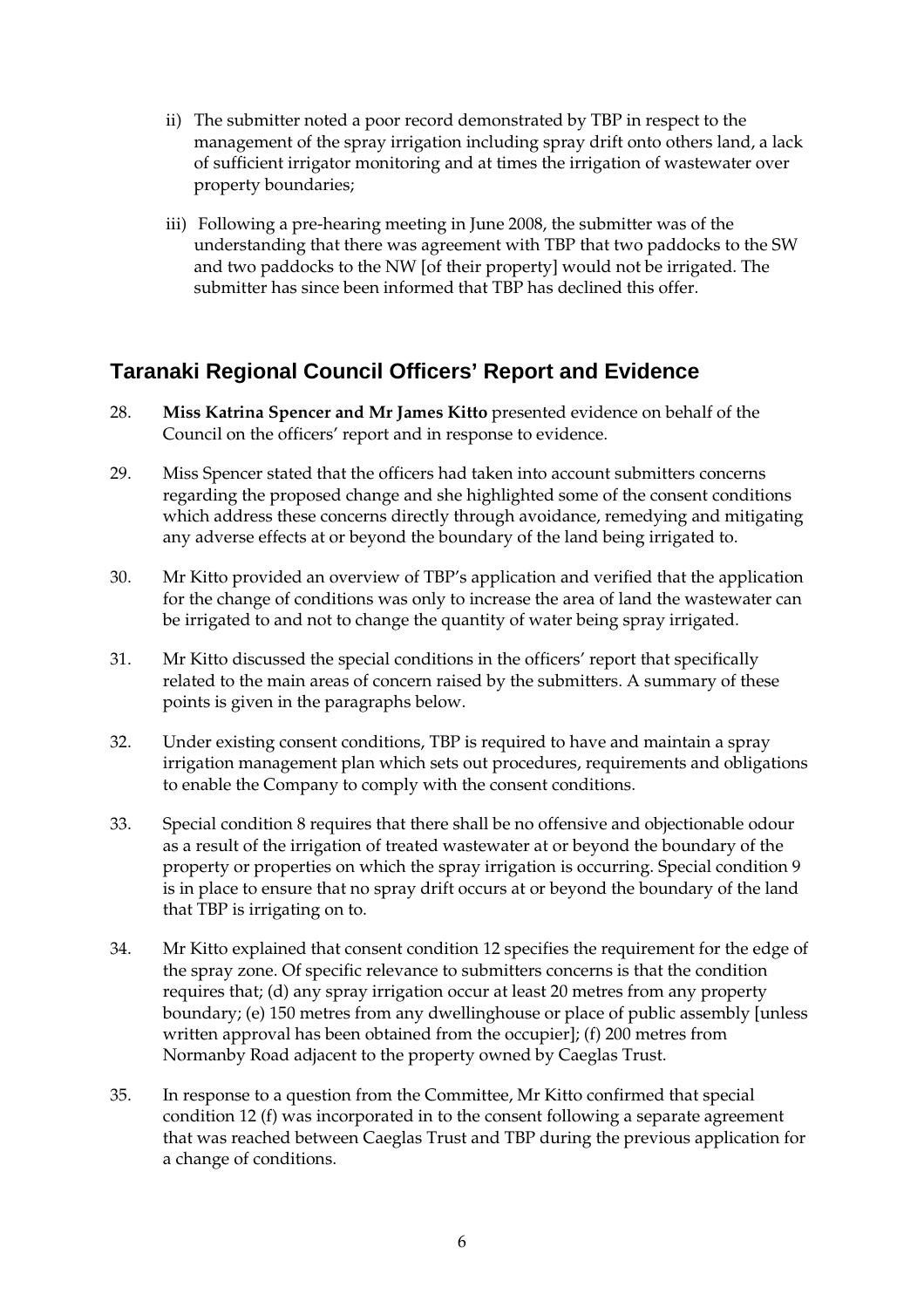- 36. Mr Kitto stated that in his opinion, provided conditions were adhered to then there should be no significant adverse effects at or beyond the boundary of the land that TBP are authorised to discharge onto. Mr Kitto also stated that it was up to the Council to enforce the special conditions.
- 37. Responding to a request for clarification from Mr MacDonald, Mr Kitto confirmed that in the past there had been breaches to conditions of consent 3941-2 which were either detected as a consequence of complaints received by the Council or by discovery during routine monitoring undertaken by Council Officers. In such instances, Mr Kitto noted that the Council had taken appropriate action and in some cases this resulted in infringement fines being issued.
- 38. Mr Kitto also acknowledged that TBP had made improvements to the management of their onsite wastewater [including the spray irrigation] in the last year he was unaware of any substantiated complaints in relation to consent 3941-2.

# **Applicant's right of reply**

- 39. Mr Chapman, TBP's recently appointed full time Environmental Manager, stated that TBP understand the concerns of submitters. He acknowledged the occurrence of the breach to consent conditions some twenty months ago relating to an unauthorised overland flow of wastewater into a neighbouring property. Mr Chapman stated that since then, monitoring and internal checks have indicated no further such events, and improvements have been made to TBP's wastewater management system, which are in place to ensure compliance with the consent conditions.
- 40. Mr Chapman addressed the issue of odour arising from TBP's general management of wastewater given that the spray irrigation activity covered by consent 3941-2 is part of this system. He stated that TBP has made a significant investment in improving the wastewater management system in particular, the installation of additional aerators to the water treatment ponds and a dissolved oxygen meter to monitor the quality of the wastewater. Mr Chapman noted that there were no odour complaints received over last summer in relation to the ponds or from spray irrigation since these improvements have been made.
- 41. Mr Chapman stated that TBP were happy for Mr McDonald to contact them directly if any spray irrigators have been placed in an unauthorised location.
- 42. Mr Chapman noted that TBP has established internal procedures to ensure that buffer zones and spray drift are managed appropriately and in accordance with consent conditions.
- 43. Mr Chapman emphasised that the proposed increase in land to be irrigated would an improve TBP wastewater management and assist in minimising the adverse effects of discharge on groundwater supplies, on aquatic life and water quality on streams in the vicinity of the irrigation.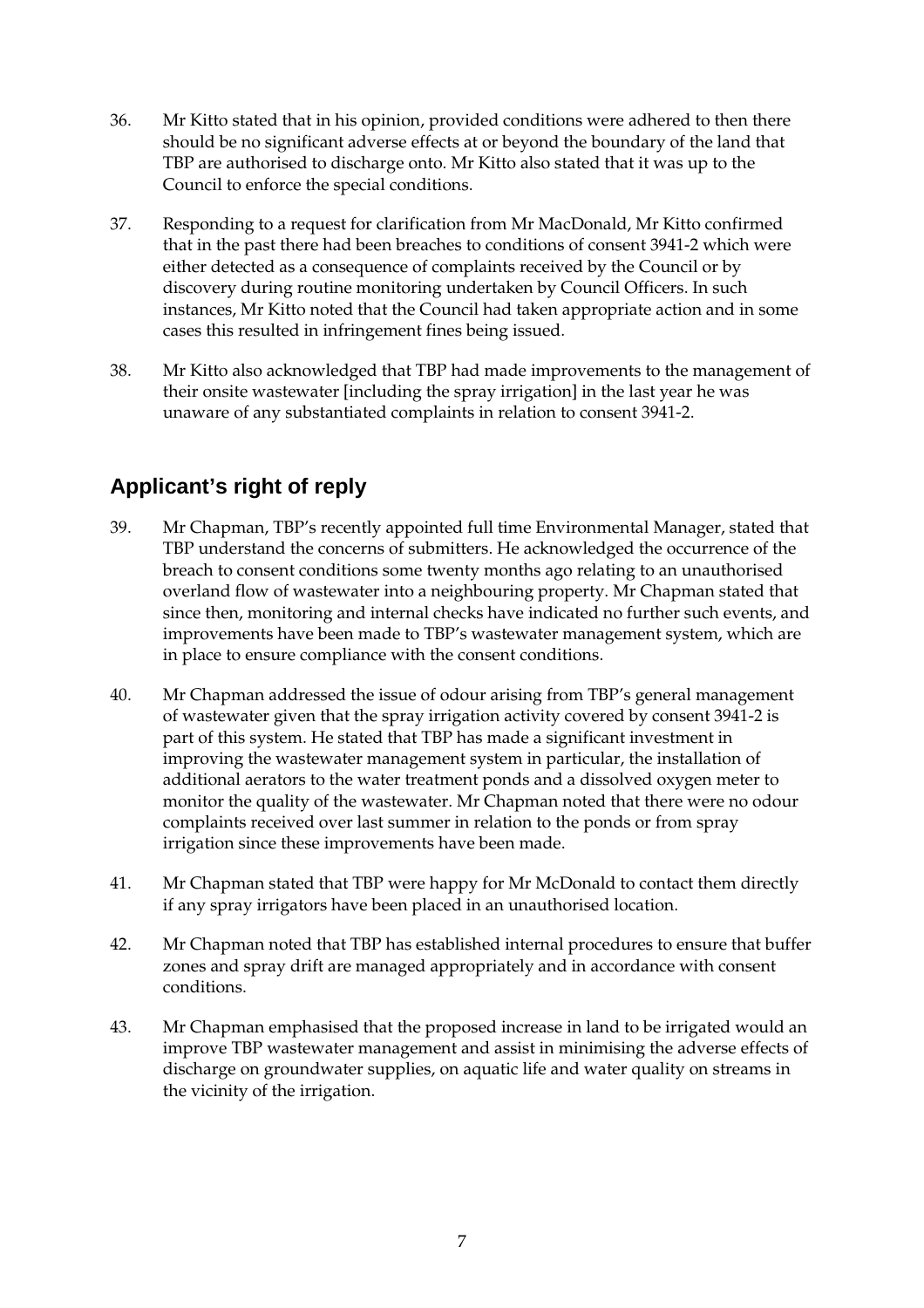# **Hearing closure**

- 44. Cr David Lean, on behalf of the Committee, thanked the submitter, applicant, and Council staff for the information they provided and the manner in which it was presented.
- 45. Cr Lean noted that all evidence presented at the hearing would be considered, a decision would be issued in accordance with the Act timeframes, and declared the hearing closed.

# **Principal issues in contention**

- 46. The Act requires the Committee to identify principal issues in contention and the main findings of fact. During the hearing the following issues arose which require special consideration by the Committee:
	- a) Uncertainty around TBP's need for the additional irrigation area; and
	- b) TBP's ability to manage the discharge in order to comply with the proposed change to conditions.

## **Main Findings of Fact**

- 47. The Committee deliberated on the applications, submissions (written and presented to the hearing), officers' report, and other evidence presented, with particular regard to the matters which it is required to address under the Act. The Committee's main findings of fact are detailed below.
- 48. For the purpose of clarification, the Committee states that the effects being considered in respect to application 4866 are only those that may arise from the change of condition to increase the area of land being irrigated onto.
- 49. The Committee accepts the assessment and conclusions presented in the officers' report, including the assessment of section 104 and Part 2 of the Act. This assessment is not repeated in the decision.
- 50. The Committee accepts that TBP has breached consent conditions in the past but is also satisfied that the Council has responded appropriately in each case.
- 51. The Committee accepts TBP's reasons for the application to increase the amount of land, that is, that it reflects TBP's desire to improve the wastewater management from the rendering plant while further minimising effects on the receiving environment.
- 52. The Committee is of the opinion that TBP's proposal to increase the amount of land to be discharged onto without increasing the volume of wastewater discharged, reduces the effects on the receiving environment, particularly by reducing nutrient loadings on the land and on the potential for excessive contamination of groundwater.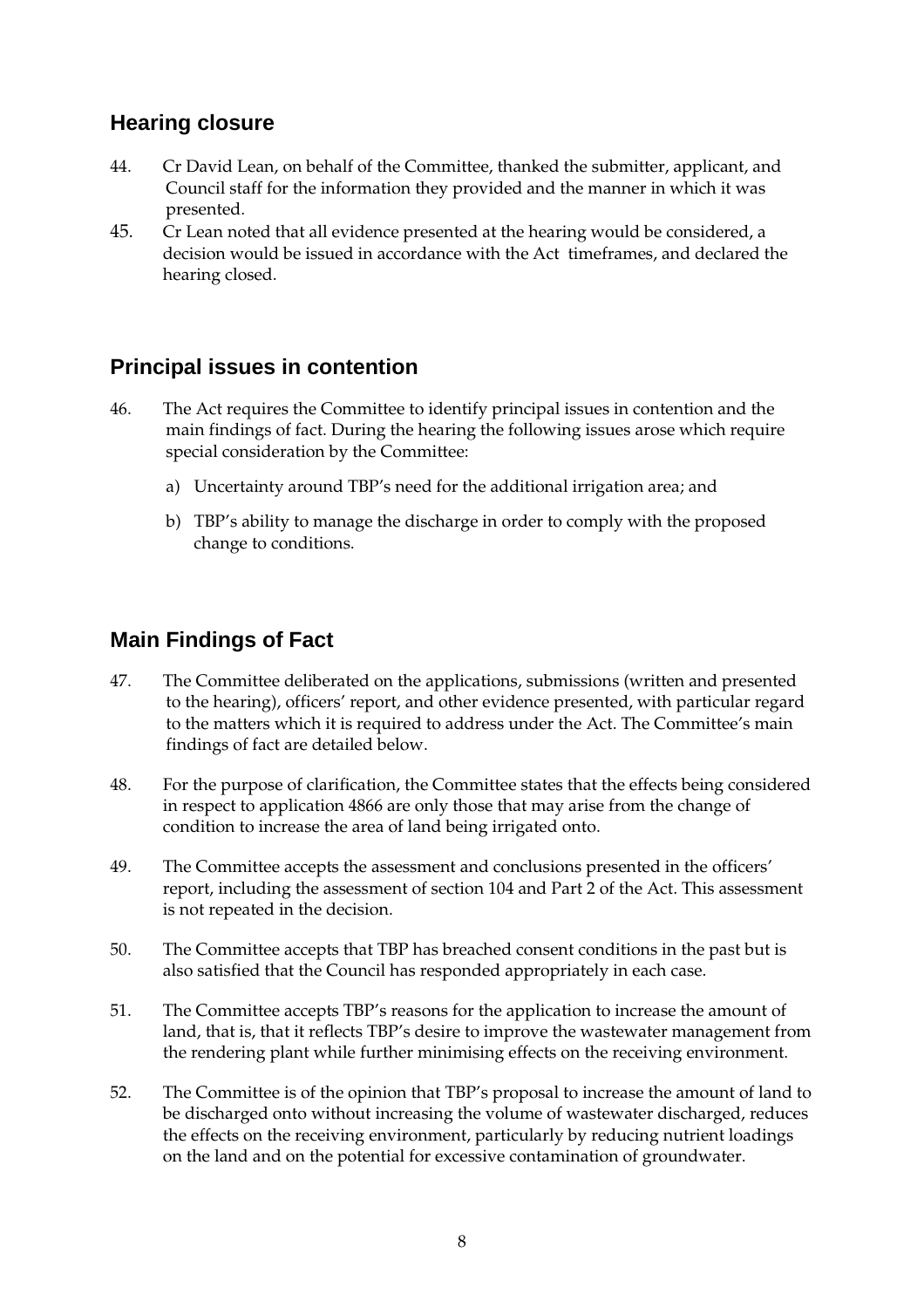- 53. The Committee acknowledges that the submitters concerns are reasonable particularly given the close proximity of the additional area for irrigation to  $T \& P$ MacDonald's dwelling house. At times the submitters have been directly affected by unauthorised discharges on to their property.
- 54. While submitter's concerns are valid and reasonable the Committee is of the view that the special conditions on the consent adequately address these concerns. In particular the committee notes: the requirement for a spray irrigation management plan [condition 2]; there is to be no offensive and objectionable odour or spray drift at or beyond the boundary [conditions 9 and 10]; and the edge of the spray zone is to be at be at least 20 metres from any boundary and 150 metres from any dwelling house [condition 13].
- 55. Furthermore, special condition 26 enables the Council to review the conditions of the consent on a two-yearly basis from June 2001 to 2014 with a final review date of June 2017. The purpose of this provision is to ensure that the conditions are adequate to deal with any significant adverse effects on the environment arising from the discharge. These reviews are far more frequent that the standard consent review period, which is 6-yearly.

## **Relevant Statutory Provisions**

- 56. In considering this application the Committee is required to, subject to Part 2 of the Act, to have regard to:
	- a) Any actual and potential effects on the environment of allowing the activity; and
	- b) Any relevant provisions of the:
		- i) *Regional Policy Statement for Taranaki* [RPS] and the *Proposed Regional Policy Statement for Taranaki* [PRPS]; and
		- ii) *Regional Fresh Water Plan for Taranaki* [RFWP].
- 57. The actual and potential effects on the environment of the activity were assessed in the officers' report. Subject to the comments made in this decision the Committee accepts the officers' assessment.

# **Decision**

58. In making its decision the Committee carefully considered the effects on the receiving environment and the concerns raised by submitters as well as the interests of the applicant. It has determined that the application provides a means of further reducing the effects of the discharge on the receiving environment. On the other hand, the application does have potential adverse effects but the Committee is satisfied that these are adequately be avoided, remedied or mitigated by the existing conditions of the consent.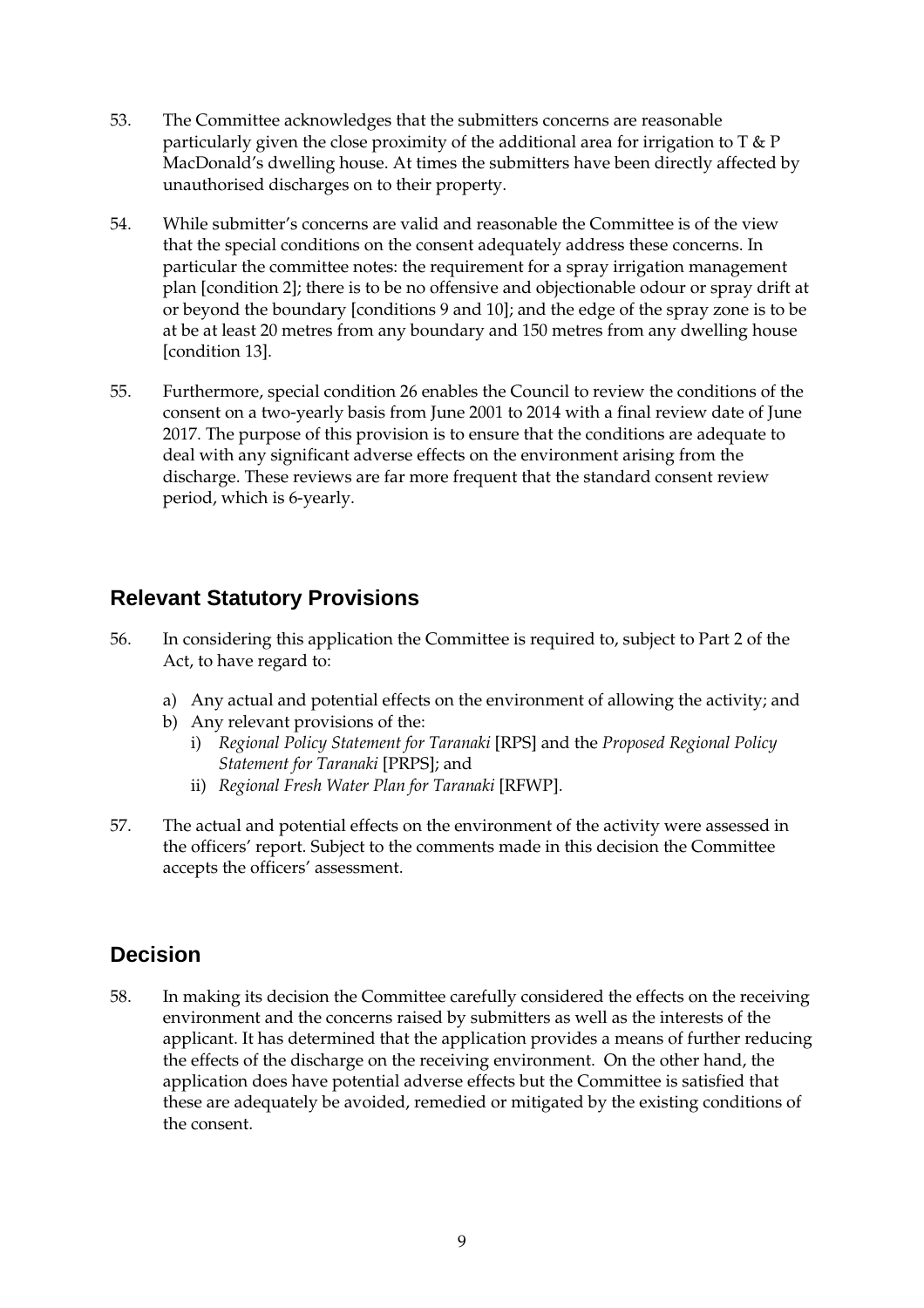59. Pursuant to section 104B of the Act, the Committee grants the application for consent 3941-2 to increase the area of land irrigated. The special conditions of the consent are unchanged and set out below.

# **Reasons for the Decision**

- 60. The changed consent is consistent with the purpose of the Act in that it promotes the sustainable management of natural and physical resources in a way that enables people and communities to provide for their social, economic and cultural wellbeing, while avoiding remedying or mitigating adverse effects on the environment.
- 61. The proposed change to conditions of consent 3941-2, to increase the area of land to be irrigated to will not cause any significant additional adverse effects.
- 62. Concerns raised by submitters and any effects on them are appropriately avoided, remedied or mitigated by the existing consent conditions.
- 63. Monitoring will occur to confirm the environmental effects of the proposal. There is a comprehensive monitoring programme in place for the TBP consents, including an annual monitoring report presented to the Council and community.

# **Consent 3941-2: [application 4866]**

57. That application 4866 to change the conditions of consent 3941-2:

*to discharge up to 1400 cubic metres/day of treated wastewater from a rendering operation and from a farm dairy via spray irrigation onto and into land, and to discharge emissions into the air, in the vicinity of the Inaha Stream at or about an area bounded by GRs: Q21:127-848; Q21:106-853; Q21:106-861; Q21:131-869; Q21:132-861; Q21:125-862,* 

to change of conditions to increase area of land to be irrigated, so that the consent reads:

*to discharge up to 1400 cubic metres/day of treated wastewater from a rendering operation and from a farm dairy via spray irrigation onto and into land, and to discharge emissions into the air, in the vicinity of the Inaha Stream and its tributaries,* 

be approved for the period of the existing consent to 1 June 2019 with existing provision for review in June 2011 and/or June 2014 and/or June 2017, subject to the following conditions: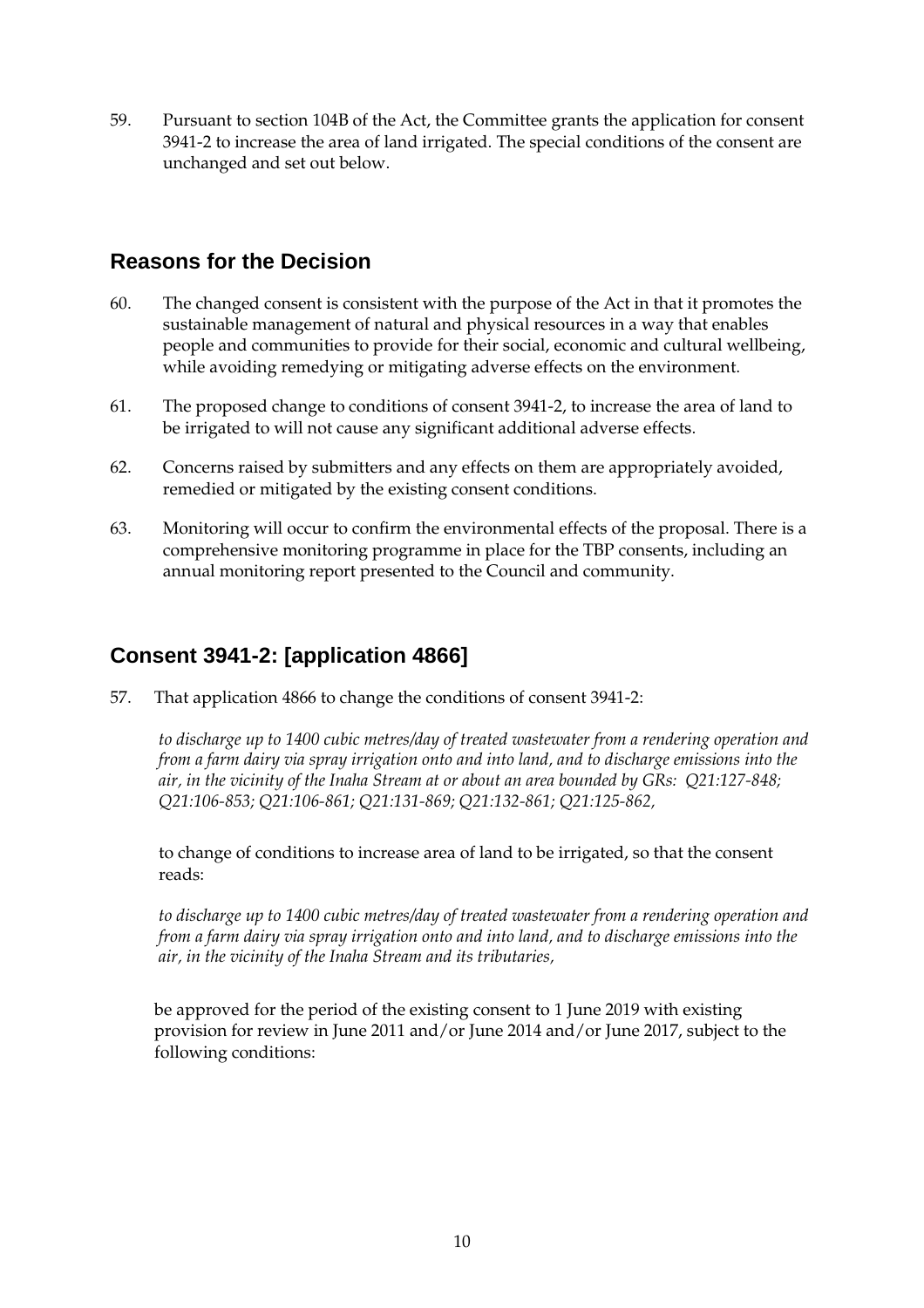#### **General conditions**

- a. On receipt of a requirement from the Chief Executive, Taranaki Regional Council the consent holder shall, within the time specified in the requirement, supply the information required relating to the exercise of this consent.
- b. Unless it is otherwise specified in the conditions of this consent, compliance with any monitoring requirement imposed by this consent must be at the consent holder's own expense.
- c. The consent holder shall pay to the Council all required administrative charges fixed by the Council pursuant to section 36 in relation to:
	- i. the administration, monitoring and supervision of this consent; and
	- ii. charges authorised by regulations.

### **Special conditions**

#### **Condition 1 – new**

1. The discharge authorised by this consent shall only occur on the land shown in the map labelled Figure 1 attached.

### **Conditions 2 to 12 [previously conditions 1 to 11] – unchanged**

#### **Management plan**

- 2. Prior to the exercise of the consent, the consent holder shall provide, and subsequently shall maintain, a spray irrigation management plan, to the approval of the Chief Executive, Taranaki Regional Council, outlining the management of the system, which shall demonstrate ability to comply with consent conditions and shall address the following matters:
	- a) designated application areas;
	- b) selection of appropriate irrigation methods for different types of terrain;
	- c) application rate and duration;
	- d) application frequency;
	- e) farm management and operator training;
	- f) soil and herbage management;
	- g) prevention of runoff and ponding;
	- h) minimisation and control of odour effects offsite;
	- i) operational control and maintenance of the spray irrigation system;
	- j) monitoring of the effluent [physicochemical];
	- k) monitoring of soils and herbage [physicochemical];
	- l) monitoring of groundwater beneath the irrigated area [physicochemical];
	- m) monitoring of drainage water downslope of the irrigated area [physicochemical];
	- n) monitoring of Inaha Stream and relevant tributaries;
	- o) remediation measures;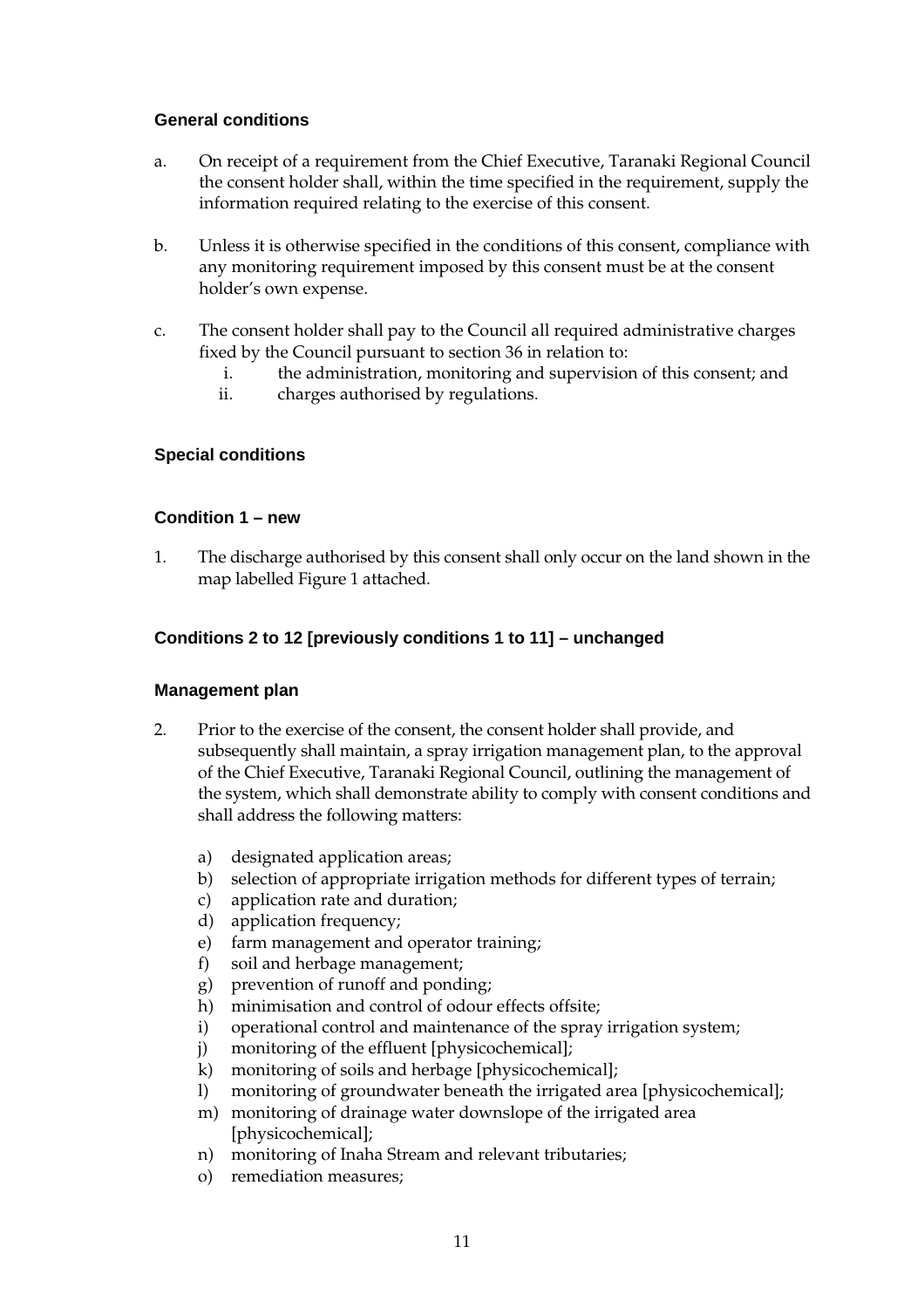- p) liaison with submitters to the consent, and interested parties;
- q) reporting monitoring data;
- r) procedures for responding to complaints; and
- s) notification to the Council of non-compliance with the conditions of this consent.

 An objective of the plan shall be to maximise discharges to land and to minimise discharges to surface water under consent 2049.

- 3. The consent shall be exercised in accordance with the procedures set out in the spray irrigation management plan, and the consent holder shall subsequently adhere to and comply with the procedures, requirements, obligations and other matters specified in the management plan, except by the specific agreement of the Chief Executive, Taranaki Regional Council. In case of any contradiction between the management plan and the conditions of this resource consent, the conditions of this resource consent shall prevail.
- 4. The spray irrigation management plan described in special condition 2 of this consent shall be subject to review upon two months notice by either the consent holder or the Taranaki Regional Council. Further, the consent holder shall review the spray irrigation management plan annually and shall provide the reviewed plan to the Chief Executive, Taranaki Regional Council, by 31 May each year.
- 5. The consent holder shall designate an officer with the necessary qualifications and/or experience to manage the spray irrigation system. The officer shall be regularly trained on the content and implementation of the spray irrigation management plan, and shall be advised immediately of any revision or additions to the spray irrigation management plan.
- 6. The consent holder shall at all times adopt the best practicable option or options, as defined in Section 2 of the Resource Management Act 1991, to prevent or minimise the adverse effects of the discharges on the environment. This shall include, but not be limited to the minimisation of total nitrogen concentration in the treated effluent.
- 7. In circumstances where spray irrigation of wastewater is not possible, and where a dilution rate of 1:200 in the Inaha Stream cannot be maintained, the consent holder shall seek the permission of the Chief Executive, Taranaki Regional Council, prior to discharging wastewater to the Inaha Stream.

#### **Odour and spray effects**

- 8. The level of dissolved oxygen within the wastewater pond from which irrigation water is drawn shall be maintained above 1.0 gm<sup>-3</sup> at all times.
- 9. There shall be no offensive or objectionable odour as a result of the irrigation of treated wastewater at or beyond the boundary of the property or properties on which spray irrigation is occurring.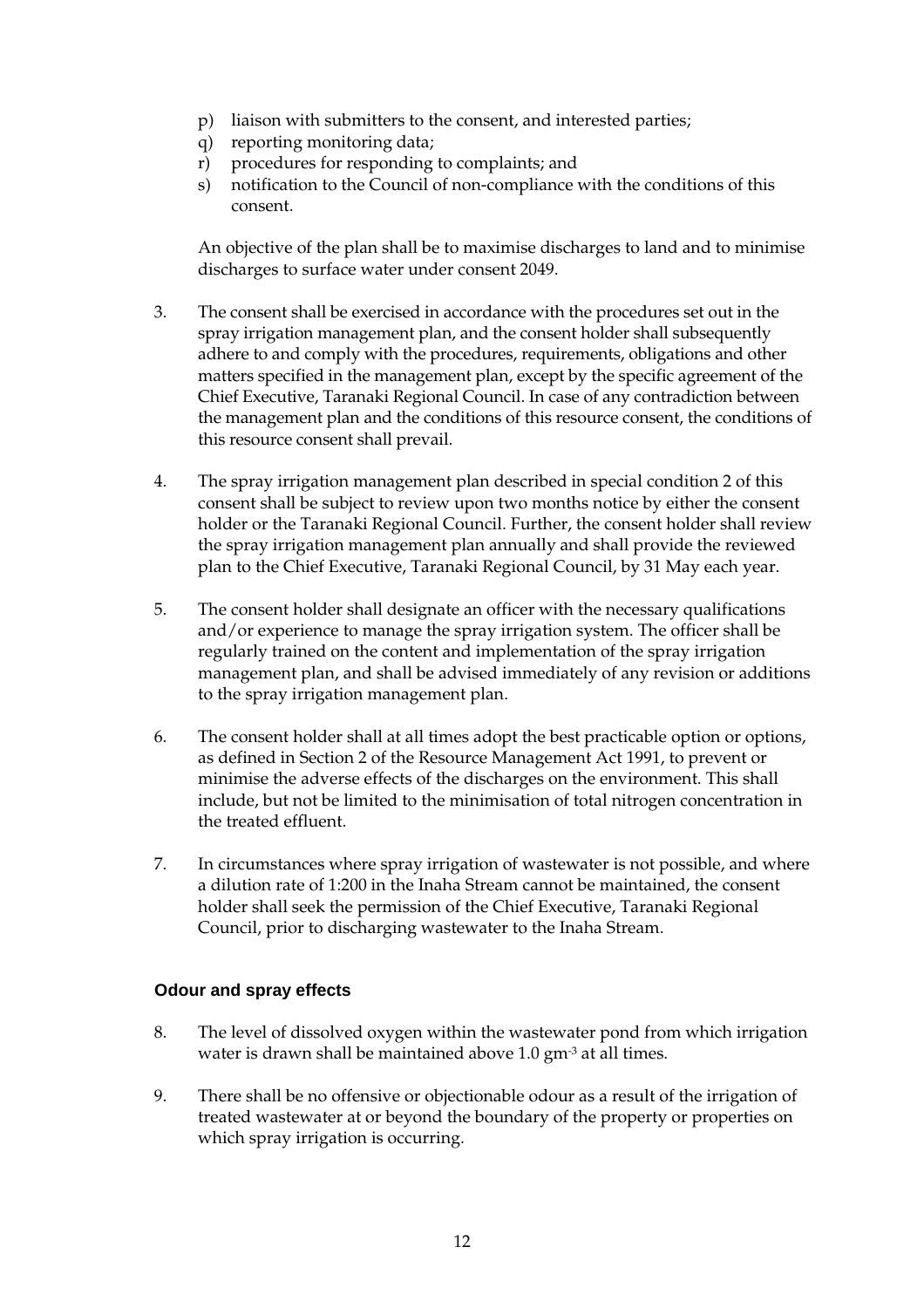10. There shall be no spray drift as a result of the irrigation of treated wastewater at or beyond the boundary of the property or properties on which spray irrigation is occurring.

### **Land effects**

- 11. The sodium adsorption ratio [SAR] of the wastewater shall not exceed 15.
- 12. There shall be no ponding of wastewater, and/or any direct discharge to a watercourse due to the exercise of this consent.

#### **Condition 13 [previously condition 12 - changed]**

- 13. The edge of the spray zone shall be at least:
	- a) 25 metres from the banks of any watercourse;
	- b) 50 metres from any bore, well or spring used for water supply purposes;
	- c) 20 metres from any public road, except as detailed in f)and g) of this condition;
	- d) 20 metres from any property boundary;
	- e) 150 metres from any dwellinghouse or place of public assembly unless the written approval of the occupier has been obtained to allow the discharge at a lesser distance;
	- f) 200 metres from Normanby Road adjacent to the property described as Lots 3 & 4, Pt Lot 1 DP 2707, Lot 1 DP 3731, Blk IV, Waimate SD, unless the written approval of the occupier has been obtained to allow the discharge at a lesser distance; and
	- g) 50 metres from Ahipaipa Road adjacent to the properties described as Pt Lot 1 and Lot 2 DP 3322, Lot 2 DP12129,Blk IV, Waimate SD.

### **Conditions 14 to 26 [previously conditions 13 to 25] – unchanged**

- 14. The effluent application rate shall not exceed 300 kg nitrogen/hectare/year except on land described as Pt Sec 154 Blk IV Waimate SD, where the effluent application rate shall not exceed 200 kg/nitrogen/hectare/year.
- 15. The consent holder shall investigate, and report in writing on, options for upgrading the wastewater treatment system to reduce the concentration of ammonia in the wastewater prior to discharge; the report to be received by the Chief Executive, Taranaki Regional Council, not later than twelve months from the date the consent is granted. Any necessary works associated with the report on reduction of ammonia concentrations shall be completed within twelve months after the receipt of the report.
- 16. The average application rate shall not exceed 5 mm/hour.
- 17. The return period between applications shall be at least seven days and the application depth shall not exceed 25 mm at each application.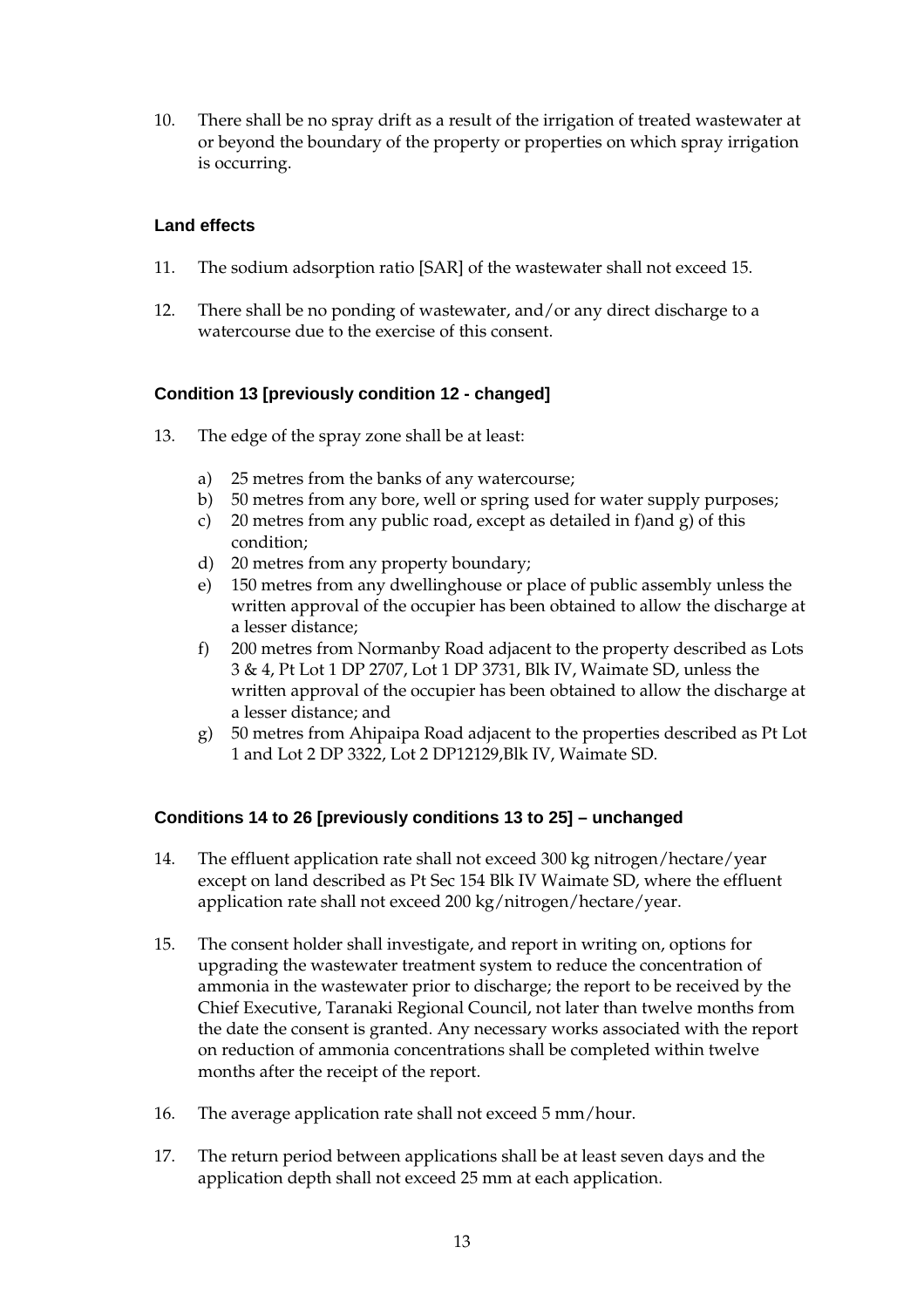#### **Monitoring and liaison**

- 18. The consent holder shall site, install and maintain to the satisfaction of the Chief Executive, Taranaki Regional Council, a minimum of nine monitoring bores for the purpose of determining groundwater quality in the vicinity of the discharge. The bores are to be sited in the following locations: upslope of the Kohiti Road and Katotauru Road irrigation areas (2), at the southern boundary of the western Normanby Road irrigation area (2), within the Normanby Road, Kohiti Road and Katotauru Road irrigation areas (3), at the southern boundary of the Katotauru irrigation area, and at the southern boundary of the Ahipaipa Road irrigation area. The spring downslope of the Normanby Road irrigation area, and three bores in the vicinity of Inuawai Road shall also be monitored.
- 19. The consent holder shall undertake such baseline and operational monitoring of the activities licensed by this consent, as deemed reasonably necessary by the Chief Executive, Taranaki Regional Council.
- 20. The consent holder and staff of the Regional Council shall meet as appropriate, quarterly or at such other frequency as the parties may agree, with representatives of Ngati Manuhiakai Hapu and other interested submitters to the consent, and any other interested party at the discretion of the Chief Executive, Taranaki Regional Council, to discuss any matter relating to the exercise of the resource consent, in order to facilitate ongoing consultation.
- 21. The consent holder shall, where practicable, advise the Chief Executive, Taranaki Regional Council, and representatives of Ngati Manuhiakai Hapu, prior to discharge to Inaha Stream under consent 2049.

### **Mitigation**

- 22. Should monitoring of the discharge under conditions 14 and 18 indicate contamination of local groundwater as a result of the exercise of this consent, the consent holder shall:
	- a) undertake appropriate remedial action as soon as practicable as described in the spray irrigation management plan prepared under condition 2, or such action reasonably required by the Chief Executive, Taranaki Regional Council;
	- b) shall review the spray irrigation management plan and incorporate such reasonable modifications as are considered necessary by the Chief Executive, Taranaki Regional Council; and
	- c) where water supplies are significantly affected, immediately provide alternative supplies as reasonably required by the Chief Executive, Taranaki Regional Council.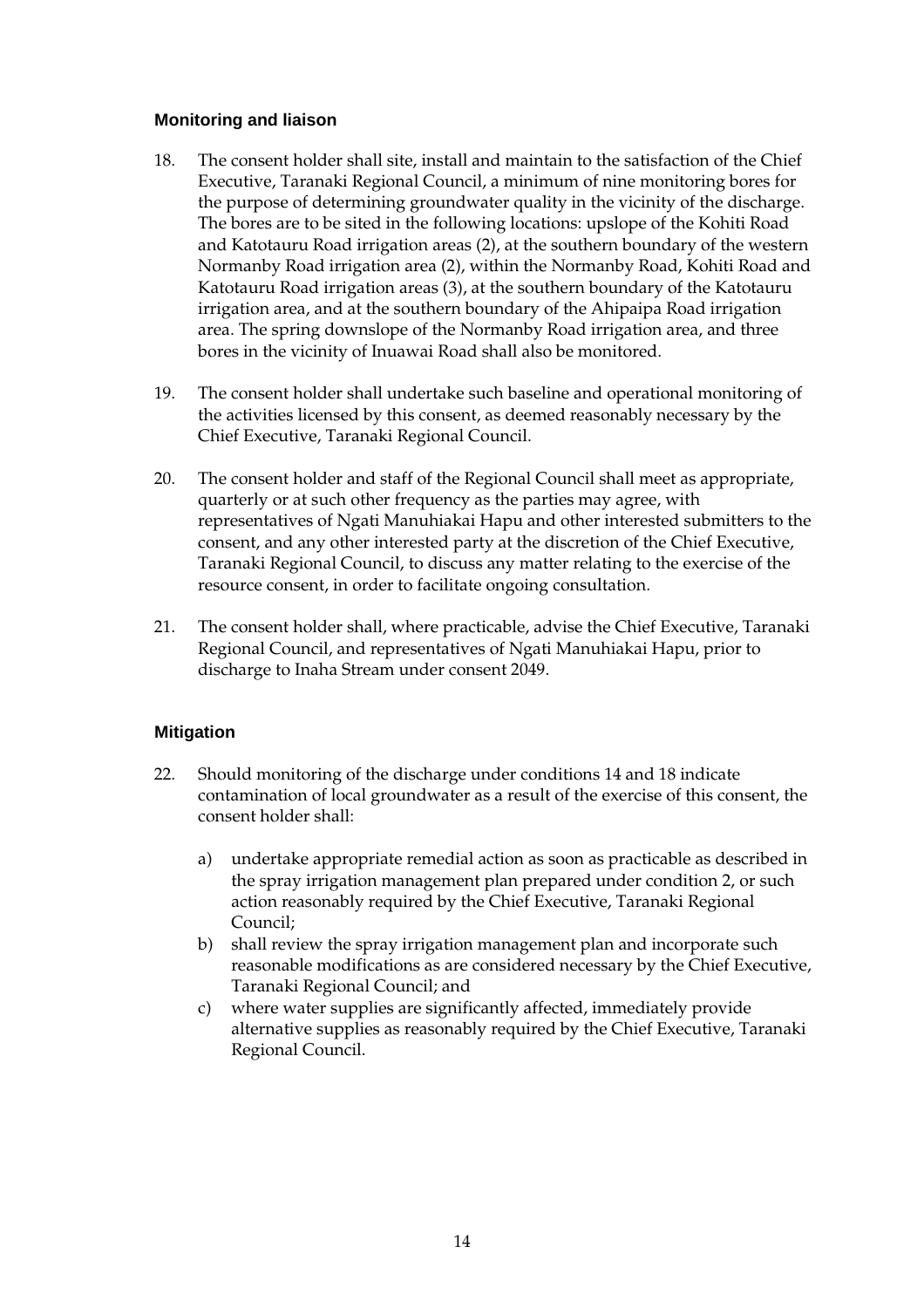#### **Review**

- 23. The consent holder may apply to the Council for a change or cancellation of any of the conditions of this consent in accordance with section 127(1)(a) of the Resource Management Act 1991 to take account of operational requirements or the results of monitoring.
- 24. The Taranaki Regional Council may review conditions 7 and 14 of this consent within two weeks after the completion of works to be investigated under condition 15 of this consent, for the purpose of evaluating the appropriateness of the required dilution rate and application rate, and the effects of the discharge on the Inaha Stream and soil.
- 25. The Taranaki Regional Council may review any or all of the conditions of this consent by giving notice of review during June 2001, and/or June 2007, for the purpose of assessing the need to increase the land area for wastewater disposal, reduce nitrogen loading to land and/or increase treatment at the wastewater treatment system to reduce the nitrogen concentration of the effluent.
- 26. The Taranaki Regional Council may, pursuant to section 128 of the Resource Management Act 1991, review any or all of the conditions of this consent by giving notice of review during June 2001, June 2003, June 2005, June 2007, June 2009, June 2011, June 2014 and/or June 2017, for the purpose of ensuring that the conditions are adequate to deal with any significant adverse effects on the environment arising from the exercise of this consent, which either were not foreseen at the time the application was considered or which it was not appropriate to deal with at that time.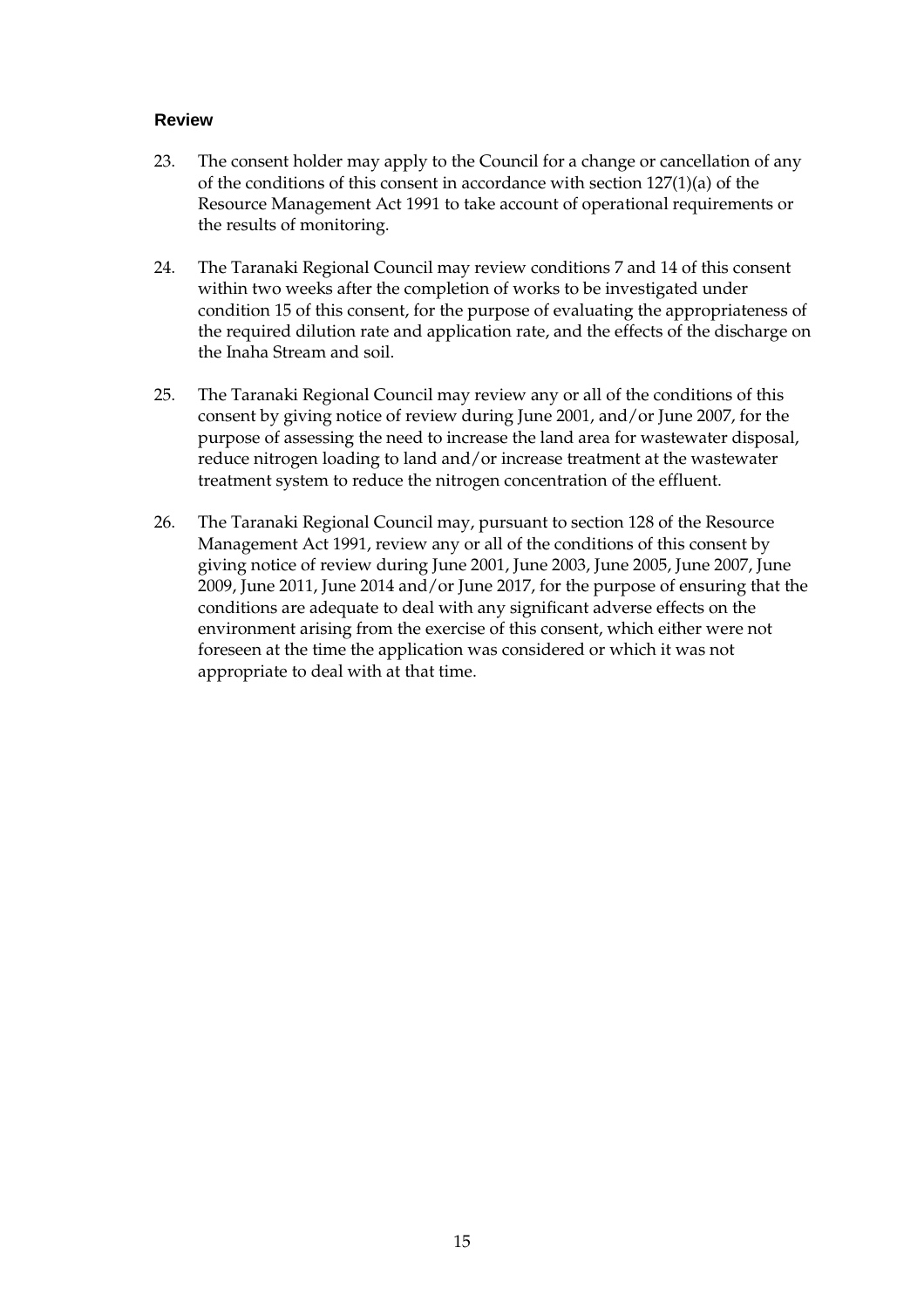

**Figure 1 Location of the authorised area to receive wastewater, via spray irrigation, onto and into land**